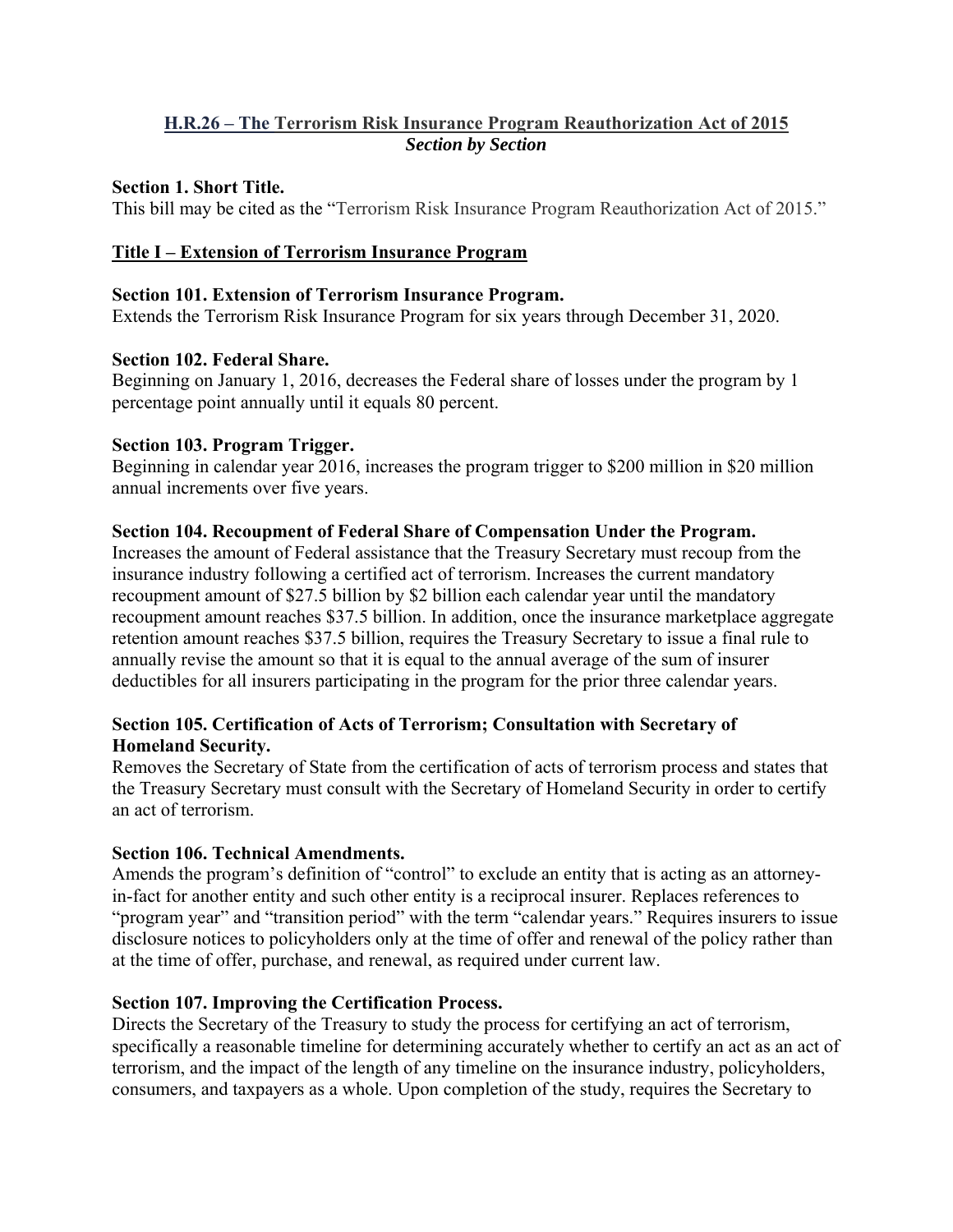issue final rules governing the certification process and timeline, within nine months after reporting study results to the appropriate congressional committees.

## **Section 108. GAO Study.**

Requires the Government Accountability Office (GAO) to study the viability of the Federal government assessing and collecting upfront premiums from insurers for terrorism reinsurance coverage or requiring insurers to create capital reserve funds for terrorism-related risks. This study would also provide a comparative analysis of the types of systems implemented in other countries that collect or assess premiums or create capital reserve funds.

# **Section 109. Membership of Board of Governors of the Federal Reserve System.**

Amends the Federal Reserve Act to require the President, in selecting members of the Board of Governors of the Federal Reserve System, to appoint at least one member with demonstrated primary experience working in or supervising community banks having less than \$10 billion in total assets.

# **Section 110. Advisory Committee on Risk-Sharing Mechanisms.**

Requires the Treasury Secretary to establish an advisory committee to provide advice and recommendations to encourage the growth of nongovernmental, private market reinsurance capacity for protection against losses arising from acts of terrorism.

# **Section 111. Reporting of Terrorism Insurance Data.**

Beginning on January 1, 2016, requires the Treasury Secretary to collect the following information: (1) lines of insurance with exposure to terrorism; (2) premiums earned on terrorism risk coverage; (3) the geographical location of risk exposure; (4) the pricing of terrorism risk insurance; (5) the take-up rate of terrorism risk insurance; (6) the amount of private reinsurance for acts of terrorism purchased; and (7) such other data as the Secretary deems appropriate. Requires the Secretary to collect the data in a manner that does not reveal proprietary information of the participating insurers, and to provide the House and Senate Committees of jurisdiction a report not later than June 30, 2016 and every other year thereafter.

# **Section 112. Annual Study of Small Insurer Market Competitiveness.**

Beginning on June 30, 2017, requires the Treasury Secretary to conduct a biennial study of small insurers participating in the TRIA program to identify any competitive challenges they may face in the terrorism risk insurance marketplace.

# **Title II – National Association of Registered Agents and Brokers Reform.**

## **Section 201. Short Title.**

Provides that this title may be referred to as the ''National Association of Registered Agents and Brokers Reform Act of 2014.

## **Section 202. Reestablishment of the National Association of Registered Agents and Brokers.**